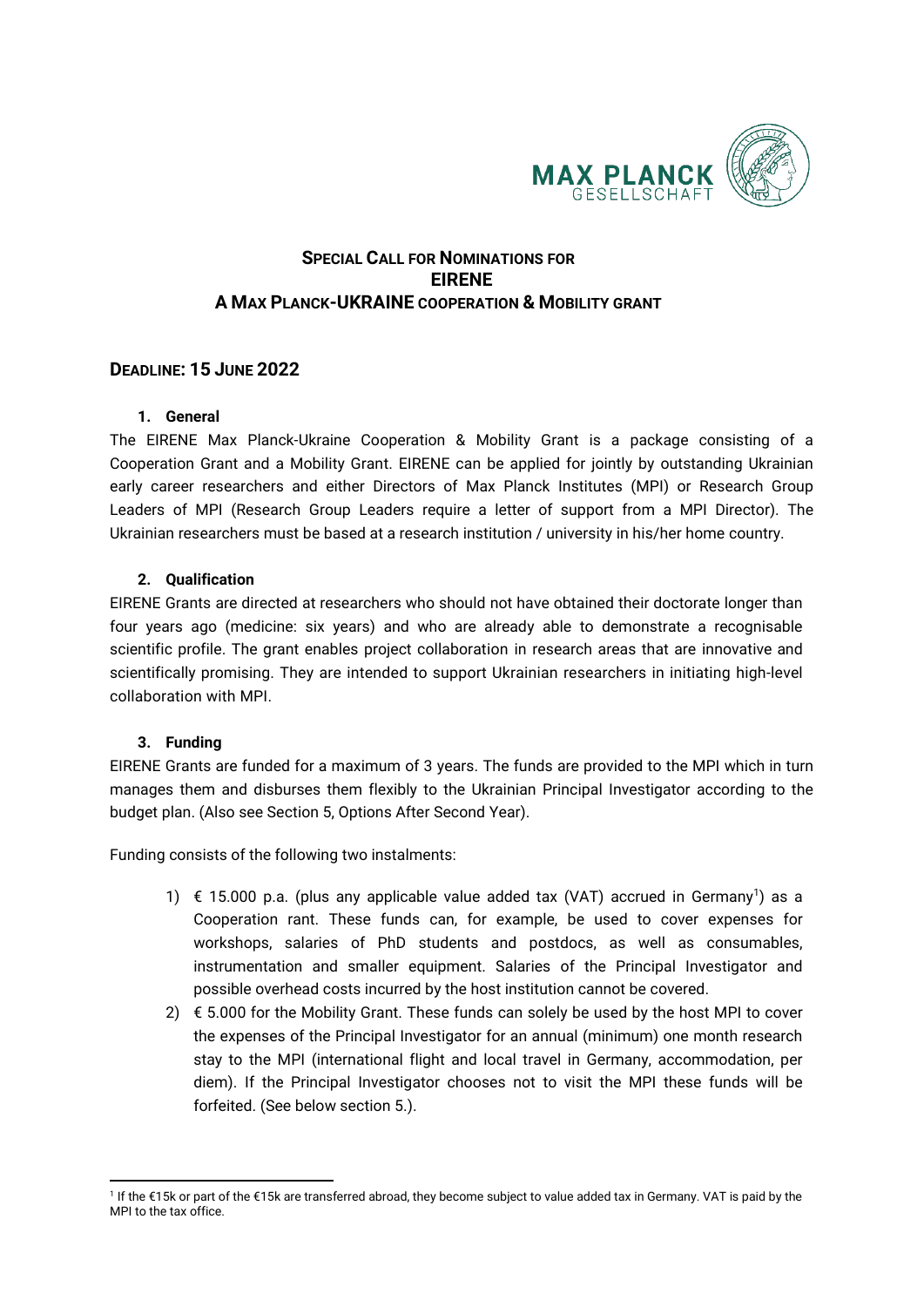#### **4. Contractual Arrangements**

EIRENE Grants are governed by a bilateral agreement between the MPI and the host institution abroad. Templates are provided through MPG Headquarters.

#### **5. Options After Second Year**

At the end of the second year of the collaboration the Director of the MPI can decide on the following two options together with the Ukrainian Principal Investigator:

- 1) Continue with the project for the third and final year as planned.
- 2) Nomination for a Max Planck Partner Group: The Director of the host MPI may nominate the Ukrainian Principal Investigator for a Max Planck Partner Group. In this case the MPI Director will submit a nomination according to the standard procedure for Max Planck Partner Groups. If successful the five-year funding for the Max Planck Partner Group will substitute the EIRENE Grant which will terminate. Unspent funds from the EIRENE Grant will be reimbursed to MPG Headquarters. In order to be eligible to apply for a Max Planck Partner Group the Principal Investigator from Ukraine must have spent minimum 2 months at the host MPI. In case the nomination for a Max Planck Partner Group is not successful the EIRENE Grant may continue for the third and final year.

## **6. Application Modalities**

The joint application for an EIRENE Grant is sent by the Director of the MPI to the President of the Max-Planck-Gesellschaft. (Researchers from Ukraine are recommended to pro-actively contact a Director of a suitable Max Planck Institute). The program for EIRENE Grants is open to all MPI with the exception of the IPP.

**Application documents are to be sent electronically (only) to: Ms Friederike Nolte [\(Nolte@gv.mpg.de\)](mailto:Nolte@gv.mpg.de) at MPG Headquarters. DEADLINE FOR SUBMITTING APPLICATIONS IS 15 JUNE 2022. For any questions please also contact Ms Friederike Nolte via e-mail or phone: 089- 21081271.** 

## **7. Documents to be submitted**

The following documents should be submitted:

- 1. Cover Page (see template)
- 2. Letter of reference for the candidate from the Director of MPI addressed to the President of the Max Planck Society
- 3. Curriculum vitae (max. 2 pages)
- 4. List of publications (max. 2 pages)
- 5. Short project description and planned research activities and the expected added value of the collaboration (1 page)
- 6. Draft budget for three years (see template)
- 7. Questionnaire Export Control Evaluation (will be provided only to MPI Directors)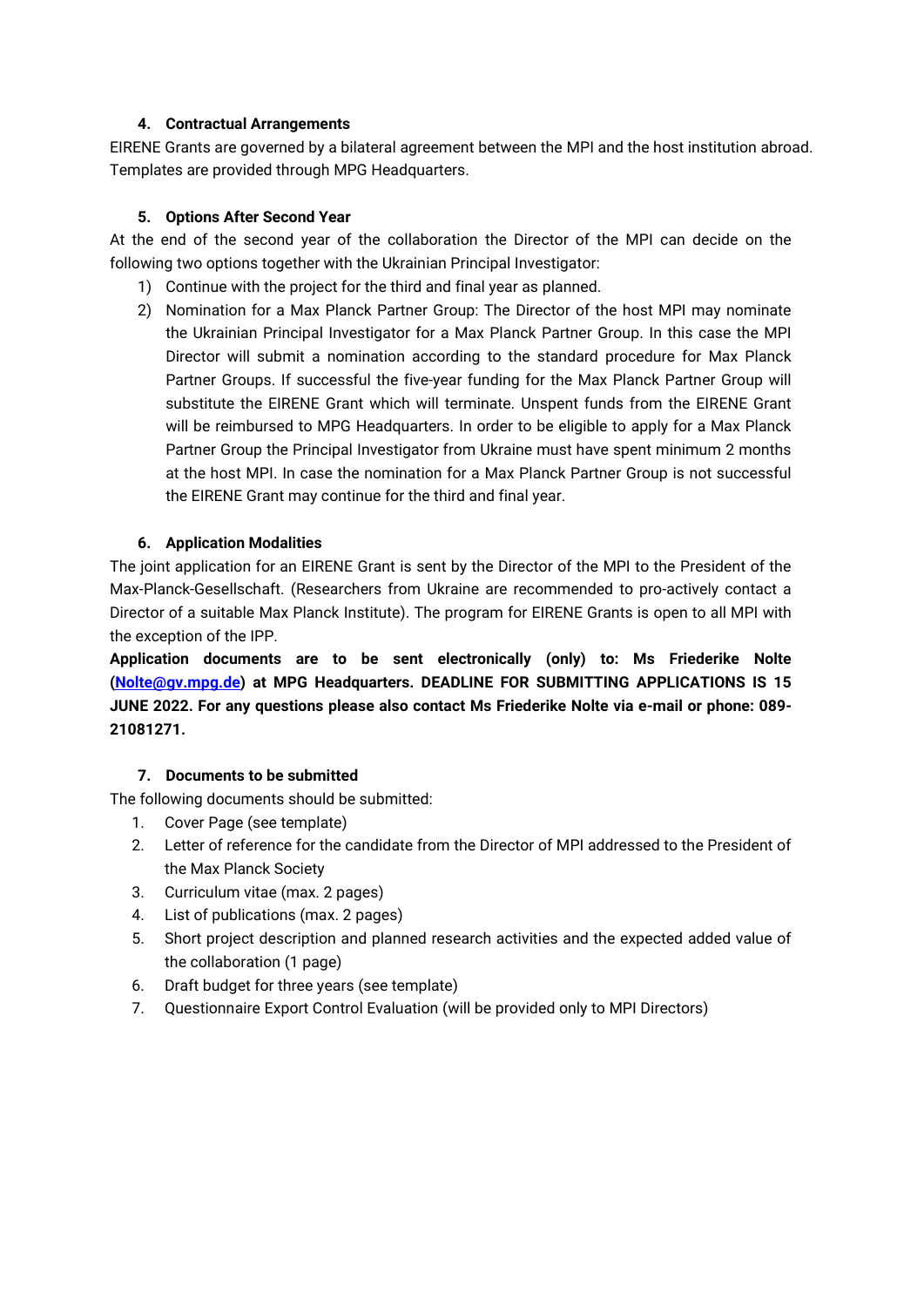#### **APPLICATION FOR EIRENE A Max Planck-Ukraine Cooperation & Mobility Grant**

# *Principal Investigator from Ukraine*

| Name | Institution and Department | Address and e-mail |
|------|----------------------------|--------------------|
|      |                            |                    |
|      |                            |                    |
|      |                            |                    |
|      |                            |                    |
|      |                            |                    |
|      |                            |                    |
|      |                            |                    |

Project Title of collaboration:

Field of research:

Key words:

Brief summary describing research activities and objectives (max 80 words):

# *Director of Max Planck Institute:*

| Name | Institution and Department | Address and e-mail |  |
|------|----------------------------|--------------------|--|
|      |                            |                    |  |
|      |                            |                    |  |
|      |                            |                    |  |
|      |                            |                    |  |
|      |                            |                    |  |
|      |                            |                    |  |
|      |                            |                    |  |

…………………………………………………….. ………………………………………………………………… Date **Signature Director of Max Planck Institute**